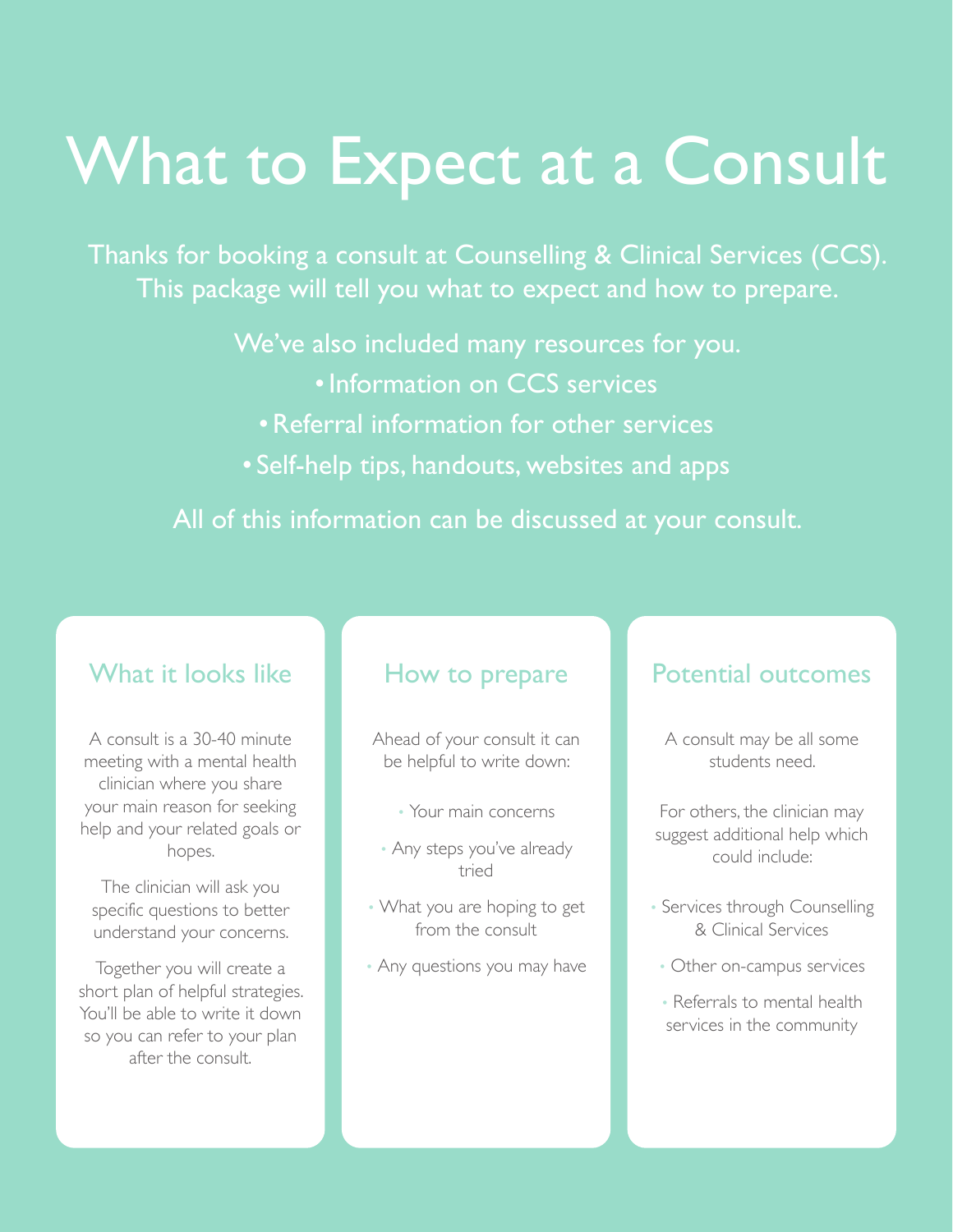## Counselling & Clinical Services

Psychological and Psychiatric Services for U of A Students

## **Workshops**

Workshops are casual, one-time events that teach participants practical and realistic strategies to deal with a particular mental health topic.

[ualberta.ca/current-students/](http://www.ualberta.ca/current-students/counselling/workshops) [counselling/workshops](http://www.ualberta.ca/current-students/counselling/workshops)

## Individual Therapy

We provide students psychological therapy using a short-term model.

We assist with a wide range of mental health and life concerns.

[ualberta.ca/current-students/](http://ualberta.ca/current-students/counselling/about-us/about-counselling) [counselling/about-us/about](http://ualberta.ca/current-students/counselling/about-us/about-counselling)**[counselling](http://ualberta.ca/current-students/counselling/about-us/about-counselling)** 

## Group Therapy

Groups offer a supportive and safe environment for participants to learn strategies to overcome psychological challenges.

[ualberta.ca/current-students/](http://ualberta.ca/current-students/counselling/group-therapy) [counselling/group-therapy](http://ualberta.ca/current-students/counselling/group-therapy)

## Referrals

CCS works on a short-term model to support as many students as possible, but unfortunately we can't provide ongiong service to every student who seeks help.

We often refer students to other services, many of which are described in this package.

You also have health care benefits that can cover partial or full costs of other services. Check out the links are below for more information.

#### Undergraduate Mental Health Help:

https://www.studentcare.ca/rte/en/IHaveAPlan\_UniversityofAlbertaUndergraduateStudentsSU [EmpowerMe\\_EmpowerMe](https://www.studentcare.ca/rte/en/IHaveAPlan_UniversityofAlbertaUndergraduateStudentsSU_EmpowerMe_EmpowerMe)

Graduate Student Assistance Plan:

[ualberta.ca/graduate-students-association/services/graduate-student-assistance-program](http://ualberta.ca/graduate-students-association/services/graduate-student-assistance-program)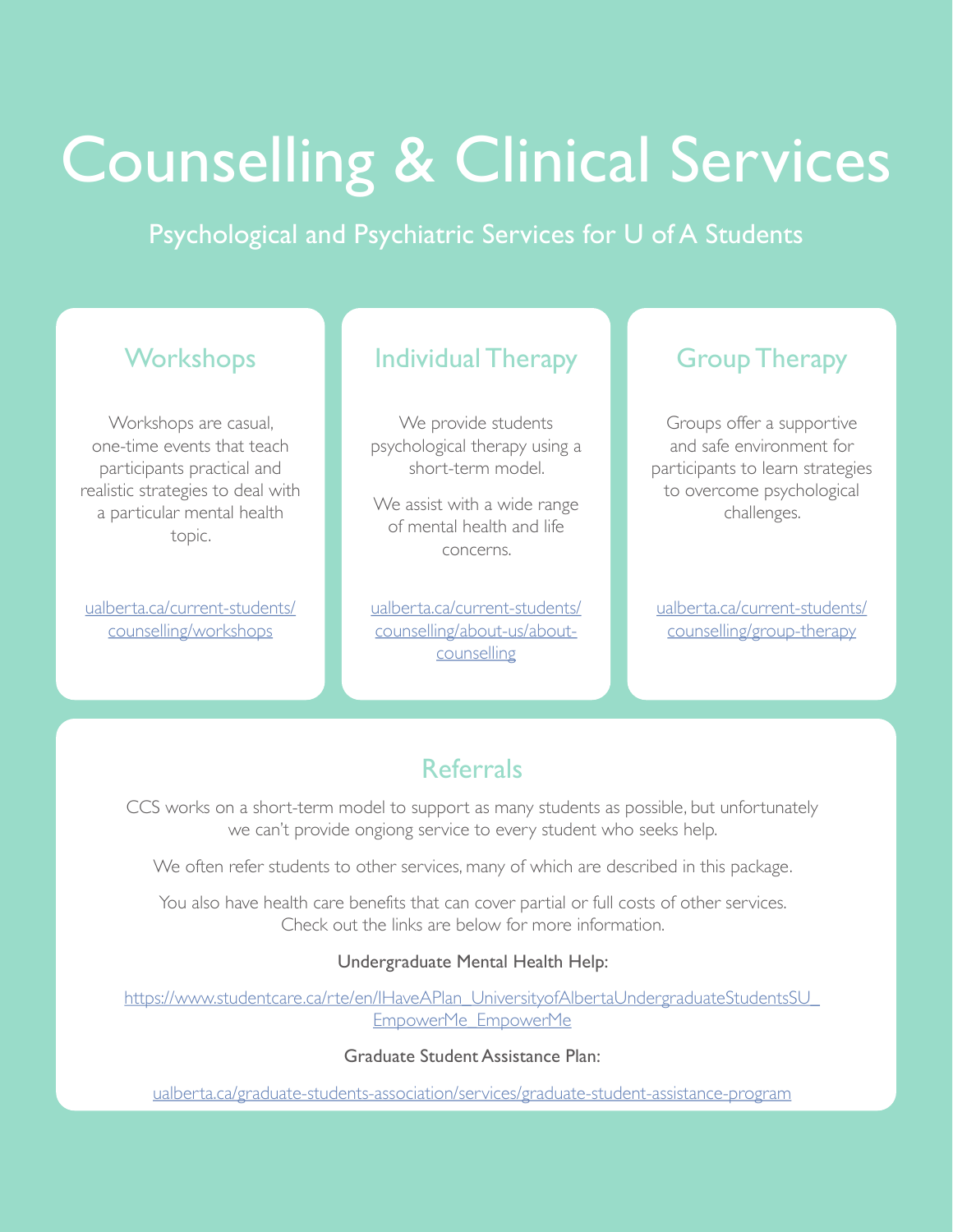## On-Campus Services

## **EMOTIONAL** SUPPORT

#### PEER SUPPORT CENTRE

Confidential, non-judgmental place to talk to someone for support.

> Help Line: 780.492.HELP [su.ualberta.ca/services/psc/](https://www.su.ualberta.ca/services/psc/)

#### WELL NESS **SUPPORTS**

Support for system navigation, personal development and crisis.

780.492.4773

[ualberta.ca/current-students/](http://ualberta.ca/current-students/wellness-supports/index.html) [wellness-supports/index.html](http://ualberta.ca/current-students/wellness-supports/index.html)

#### SEXUAL ASSAULT **CENTRE**

Confidential support for sexual assault, harassment, relationship violence, and stalking.

780.492.9771

[ualberta.ca/current-students/](http://ualberta.ca/current-students/sexual-assault-centre) [sexual-assault-centre](http://ualberta.ca/current-students/sexual-assault-centre)

## ACADEMIC / CAREER SUPPORT

#### ACADEMIC SUCCESS CENTRE

Professional academic support. Accommodations for disabilities.

780.492.2682

[ualberta.ca/current-students/](http://ualberta.ca/current-students/academic-success-centre) [academic-success-centre](http://ualberta.ca/current-students/academic-success-centre)

#### **CENTRE** FOR WRITERS

Free individual and group writing supports.

centreforwriters@ualberta.ca

https://www.ualberta.ca/currentstudents/centre-for-writers/index.

#### **CAREER CENTRE**

Explore career options and develop career management skills.

780.492.4291

[ualberta.ca/career-centre](http://ualberta.ca/career-centre)

## HEALTH CARE / BASIC NEEDS

#### **UNIVERSITY** HEALTH CENTRE

Walk-in health care services.

780.492.2612 [ualberta.ca/services/health-centre](http://ualberta.ca/services/health-centre)

#### STUDENT SERVICE CENTRE

Service navigation including financial needs.

780.492.3113

https://www.ualberta.ca/registrar/ student-service-centre/index.html

#### **CAMPUS** FOOD BANK

Free food hamper services.

780.492.8677 [campusfoodbank.com](http://campusfoodbank.com)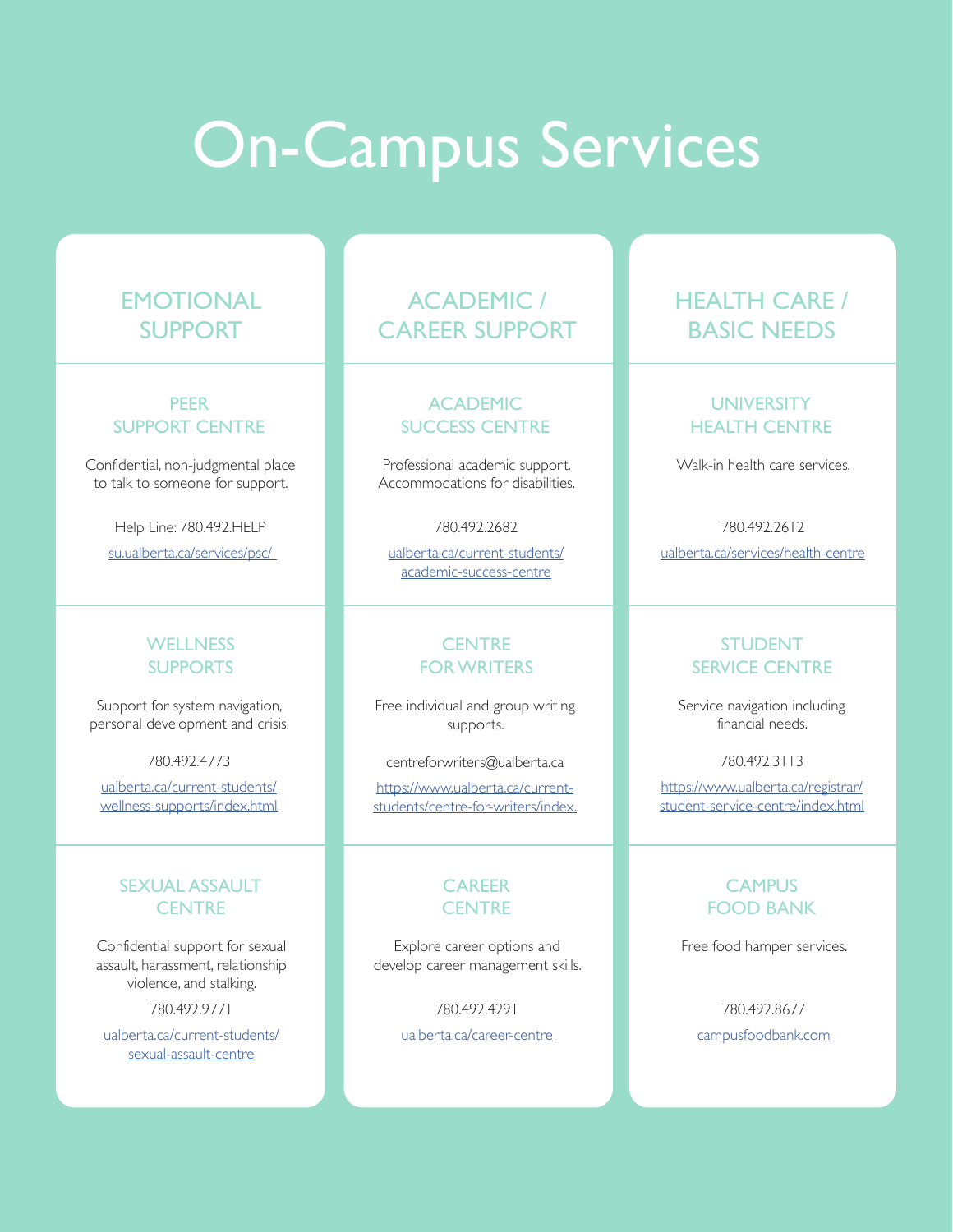## **Community Counselling**

## FREE SINGLE SESSIONS

#### DROP IN **YEG**

Drop-in single session counselling in various locations.

- Phone: 211 •
- [dropinyeg.ca](http://dropinyeg.ca) •

#### **MOMENTUM COUNSELLING**

Walk-in single session counselling. • 780.757.0900 •

• 706, 5241 Calgary Trail • [momentumcounselling.org](http://momentumcounselling.org)

## FREE SHORT TERM **COUNSELLING**

#### **HOMEWOOD HEALTH**

Counselling services for graduate students through GSAP.

• 780.428.7587 •

• College Plaza | 8215 112 St •

• [homewoodhealth.com/health](https://www.ualberta.ca/human-resource-services/media-library/health-and-wellbeing/efap/gsap-brochure.pdf) •

#### EMPOWER ME

Mnealth health and wellness resources for undergraduate students with SU health plan.

• 1.833.628.5589•

• [studentcare.ca•](https://www.studentcare.ca/rte/en/IHaveAPlan_UniversityofAlbertaUndergraduateStudentsSU_EmpowerMe_EmpowerMe)

#### PRIMARY CARE **NETWORKS**

Numerous clinics providing counselling, group therapy and psychiatry consults.

•[pcnpmo.ca/alberta-pcns/Pages/](https://pcnpmo.ca/alberta-pcns/Pages/default.aspx) [default.aspx](https://pcnpmo.ca/alberta-pcns/Pages/default.aspx)•

## LOWER COST **COUNSELLING**

#### **CLINICAL SERVICES**

On campus counselling provided by student clinicians.

• 780.492.3746 •

• [ualberta.ca/educational](http://ualberta.ca/educational-psychology/centres-and-institutes/clinical-services)[psychology/centres-and-institutes/](http://ualberta.ca/educational-psychology/centres-and-institutes/clinical-services) [clinical-services](http://ualberta.ca/educational-psychology/centres-and-institutes/clinical-services) •

#### YWCA COUNSELLING **CENTRE**

Ongoing counselling and group therapy.

• 780.970.6501 •

• 400, 10080 Jasper Ave •

• [ywcaofedmonton.org/programs](http://www.ywcaofedmonton.org/programs-and-services/counselling-centre)[and-services/counselling-centre](http://www.ywcaofedmonton.org/programs-and-services/counselling-centre) •

#### THE FAMILY **CENTRE**

Goal-oriented counselling and groups. • 780.424.6103 •

• 20, 9912 106 St •

[• the-family-centre.com](http://the-family-centre.com) •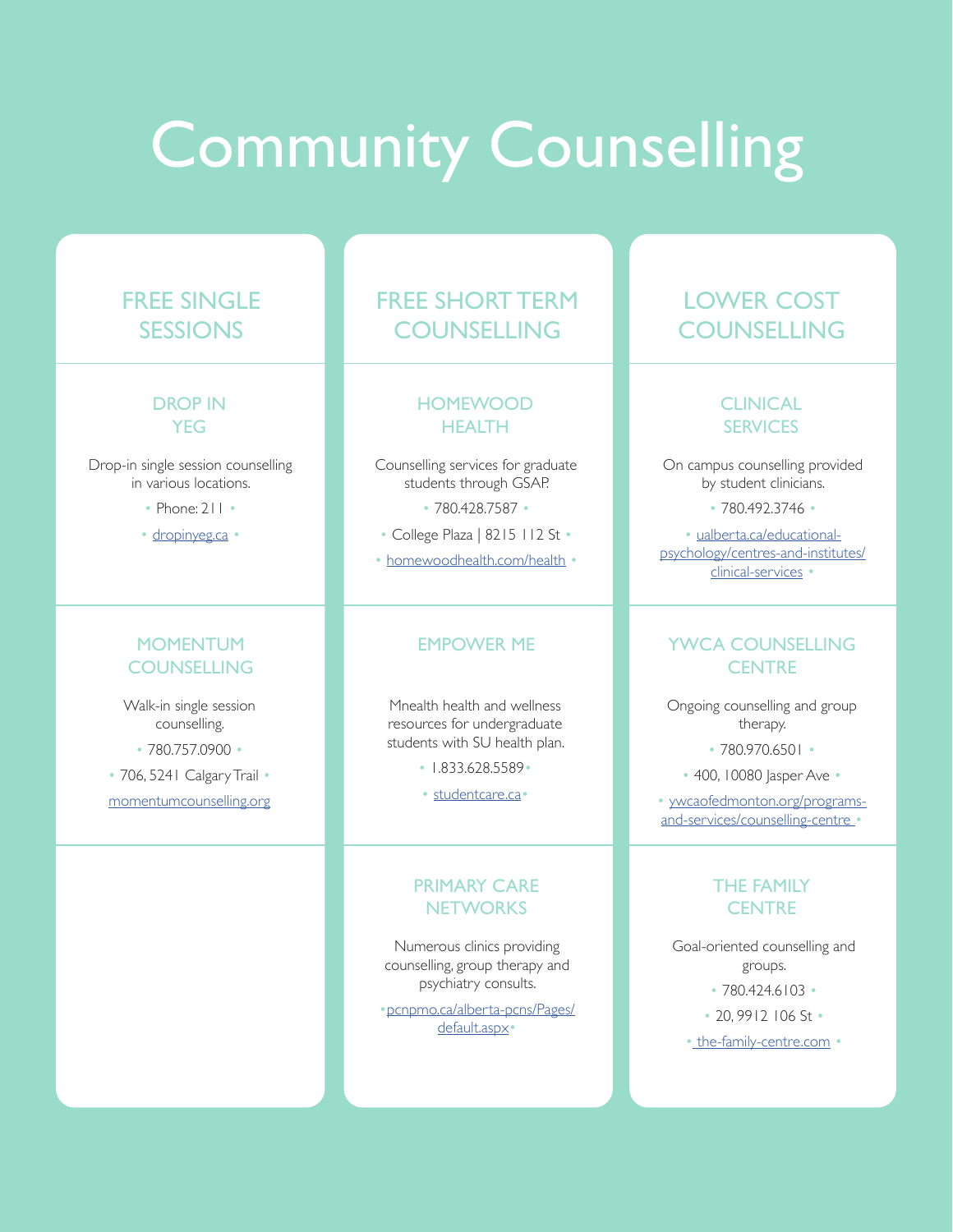# Self-Help

## Resources to Improve Your Well-Being

## **CCS Handouts**

Read our handouts on a variety of common mental health concerns for students.

[ualberta.ca/current-students/](http://ualberta.ca/current-students/counselling/resources) [counselling/resources](http://ualberta.ca/current-students/counselling/resources)

## General Self-Help

Find specific information on various problems and related worksheets.

- • [cci.health.wa.gov.au](http://cci.health.wa.gov.au/Resources/Looking-After-Yourself) •
- • [heretohelp.bc.ca](http://heretohelp.bc.ca) •
- • [depressionhurts.ca](https://depressionhurts.ca/en/default.aspx) •

### Anxiety

Find tools and worksheets to help manage your anxiety.

#### [anxietycanada.com](http://anxietycanada.com)

## Wellness App

Track your mental health, and learn to manage stress, anxiety, and depression with an interactive app for students.

[ualberta.welltrack.com](http://ualberta.welltrack.com)

## Meditation Apps

Try guided meditation as short as one minute.

- • [Insight Timer](https://insighttimer.com/) 
	- [Calm](https://www.calm.com/) •
- • [Headspace](https://www.headspace.com/) •

## Mood Trackers

Monitor your mood with the help of an app.

- • [T2 Mood Tracker](https://psyberguide.org/apps/t2-mood-tracker/)
	- • [Moodlytics](http://www.moodlytics.com/) •